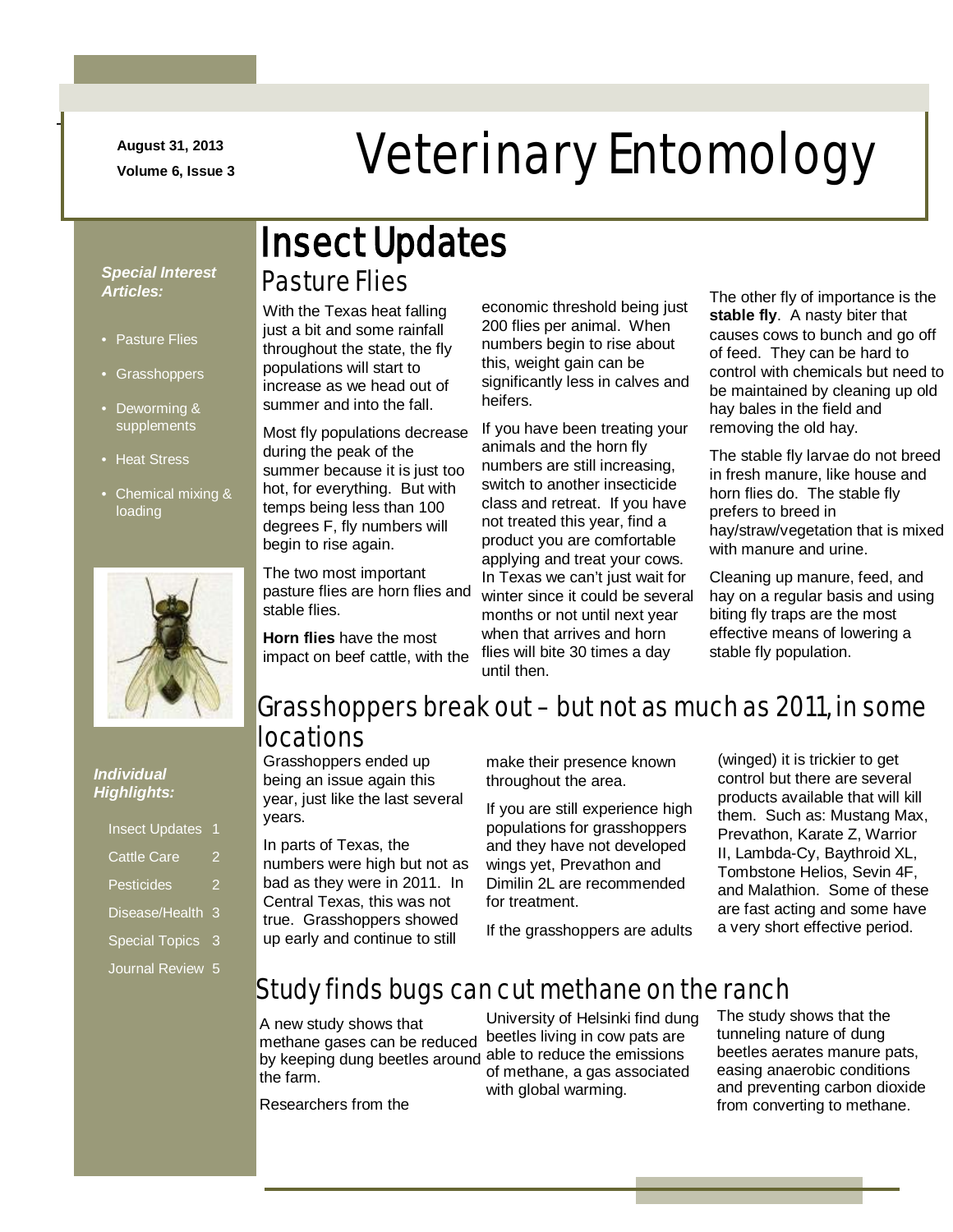

*"Fluffy Cows are showing up on the internet and enlightening people to show cattle and the cattle industry. The Fluffy Cow page will hopefully keep fueling the love Matt Lautner."*

#### Death due to Blackleg in Arkansas

Blackleg, a bacterial infection that often occurs during drought, has claimed cattle herds in two counties of Arkansas.

The disease is caused by *Clostridium chauvoei* and easily and inexpensively prevented by a vaccine. The vaccine costs about 70 to 80 cents per dose and will prevent blackleg.

# **Veterinary Entomology Page 2 of 6**

# Effects of de-worming and late summer protein supplements Cattle Care

The use of high protein supplements on late summer native range and Bermuda grass pastures is well documented in Oklahoma. Adding late summer deworming may pay additional dividends.

OSU beef nutritionalists studied the effects of deworming and protein

supplementation on fall-born heifers grazing native warmseason pastures.

Both protein supplementation and de-worming treatment resulted in improved weight gains during the treatment period.

Late summer de-worming increased daily weight gain by 0.29 lb/day and feeding

# *folks have for these cattle, says*  The role of vaccination in a FMD outbreak

The nature of foot and mouth disease (FMD) makes a vaccination a complex issue. A vaccine would play a role as a control strategy if FMD ever emerged in the United States.

humidity can take a toll on cattle, resulting in reduced rates of weight gain to death loss and everything in

Although cattle in Texas are most likely adapted to the heat, it is not always the

between.

Current control strategies include stamping out method does not biosecurity and "stamping out" or destruction of animals in an affected area.

But officials are beginning to look into a vaccine just in case the

#### Take steps to reduce heat stress in cattle Soaring temperatures and

case and many Texas cattle are not adapted to humidity.

The heat and humidity are things producers can control but there are things that can be done to protect cattle.

- Provide cool drinking water - Make sure there is plenty of space around the water

cottonseed meal increased daily weight gain by 0.49 lb/day (on average). Combining them can increase daily weight gain by 0.76 lb/day.

Researchers also found that the heifers given just supplement lost that weight in the winter but heifers given the de-wormer maintained the added weight in the winter.

achieve control.

Implementing a vaccine with the current strategies could increase containment of an outbreak in the US.

- Provide shade
- Remove anything that will impact airflow
- Control flies, too many biting flies will cause cows to bunch - If handling cattle, do it early
- in the day, before 10 am
- Where possible, use
- sprinklers but not mist which increases humidity

# ll beef production plummet with Zilmax suspension?

There has been lots of discussion and debate over Zilmax in the last month but one thing most agree on is that it works as advertised.

With Tyson no longer purchasing cattle fed Zilmax and Merck suspending sales, many have start to wonder how it would affect beef production markets.

It is noted that fed-cattle futures and boxed-beef prices have moved higher, with the anticipation shorter beef supplies playing a role too.

However, the industry reports have suggested that the impact, while significant, might not be as dramatic as some speculated.

It is noted that feeders will switch to Optaflexx during Zilmax's suspension. The switch will reduce carcass weights by 6-8 lbs.

Lower corn prices and the Optaflexx option will help moderate any decline in beef production.

# Pesticides Update/Outlook Mixing and loading pesticide – best practices

It is important when working with pesticides that proper procedures are followed when mixing and loading pesticides and disposing of pesticide containers. Sometimes a refresher course is necessary and one can now be found at the following website by DuPont. [http://www.dupont.com/products-and](http://www.dupont.com/products-and-services/land-vegetation-management/articles/product-stewardship.html)[services/land-vegetation](http://www.dupont.com/products-and-services/land-vegetation-management/articles/product-stewardship.html)[management/articles/product](http://www.dupont.com/products-and-services/land-vegetation-management/articles/product-stewardship.html)[stewardship.html](http://www.dupont.com/products-and-services/land-vegetation-management/articles/product-stewardship.html)

The site provides tutorials on Understanding Pesticide Product Labels, Handling, Storing and Transporting

Pesticides, and Mixing and Loading Pesticides and Disposing of Pesticide Containers.

If you need a to increase your knowledge and just can't remember exactly what it is you should be doing with used containers, check out the videos.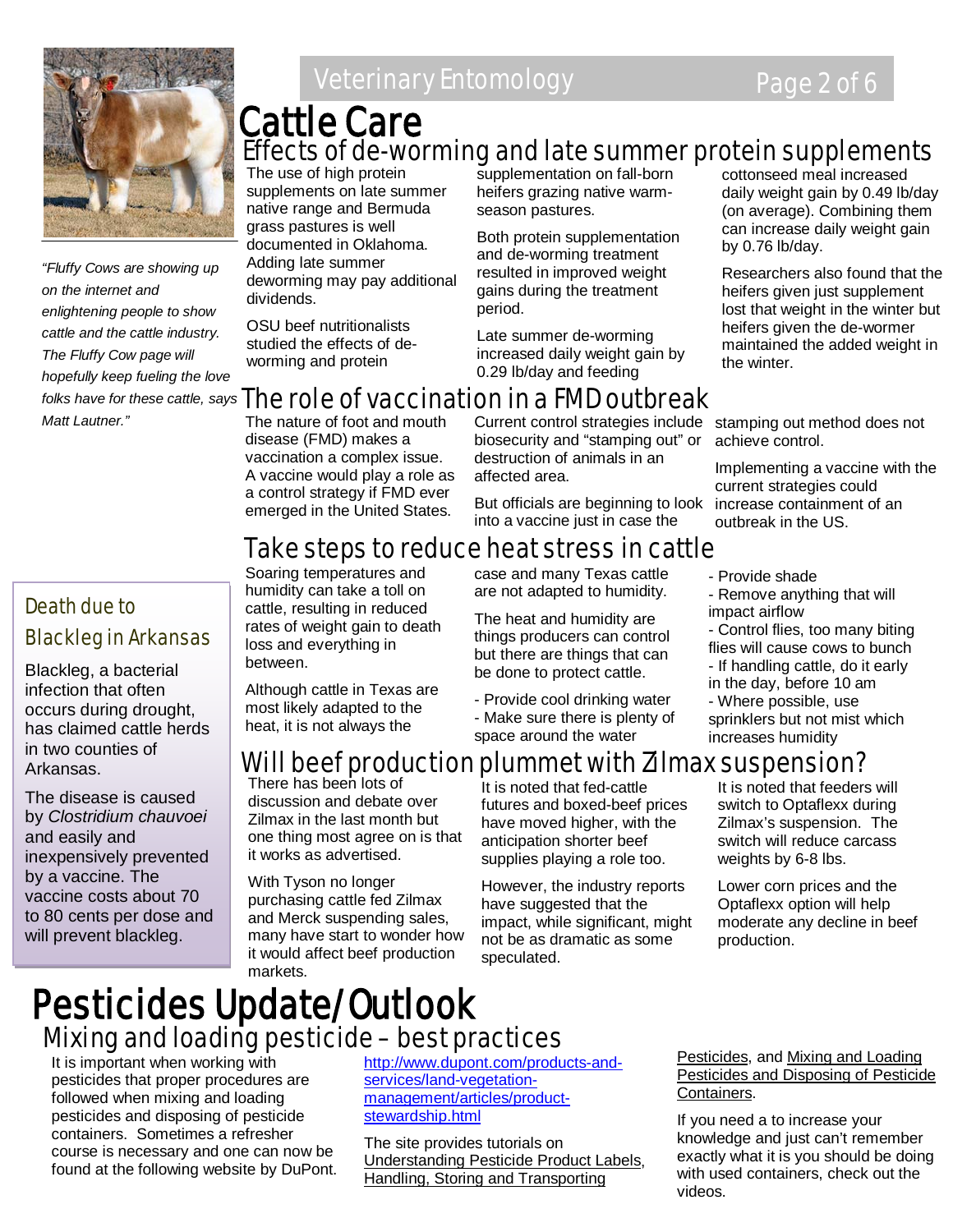# Lyme disease more prevalent than many realize Human & Animal Disease & Health

A recent report from the Centers of Disease Control and Prevention (CDC) indicates that the number of diagnosed cases of Lyme disease in the United States is about 10 times more than the number of cases reported to the CDC through routine surveillance.

Lyme disease is the most commonly reported tick-borne illness at 30,000 per year to the CDC but they believe that more like 300,000 cases are diagnosed

each year.

Most cases are concentrated in the Northeast and upper Midwest, with 96% of cases in 13 states. The causative agent, a bacterium *Borrelia burgdorferi*, is transmitted by the bite of the blacklegged tick, *Ixodes scapularis*.

Symptoms include fever, headache, fatigue, and a characteristic skin rash called erythema migrans. If left

untreated, infection spreads to joints, the heart, and the nervous system.

It has been detected in cattle as well but there are currently no current set of symptoms, diagnosis or treatments. Cattle may develop fever, stiffness and swollen joints, lameness, and decreased milk production. Others exhibit weight loss, laminitis and abortion, a rash can occur but hard to see.

# FDA changes compliance policy for salmonella in feeds

In July FDA released a new Compliance Policy Guide (CPG) regarding salmonella contamination in food for animals, creating a zero-tolerance standard for pet foods and a less-stringent risk-based standard for livestock feeds.

Contaminated pet foods pose a higher risk to human health due to more frequent contact to pet owners.

For livestock and horse feed the policy was changed to outline a risk-based

salmonella enforcement policy that focuses on the strains of salmonella present. The strains present must not be those that can cause disease in animals or humans.

# Identifying a new cattle virus helps rule out BSE

Many time neurologic symptoms in cattle are thought to be from bovine spongiform encephalopathy (BSE) but researchers at U of Cali, Davis have identified a new cow virus that cause neurologic symptoms.

The new virus referred to as BoAstV0NeuroS now, is unlikely to a pose a threat to human health or the food supply.

It is hard to diagnose neurologic diseases in cattle because there are many causes and pre-mortem sampling is cumbersome and/or expensive.

The new virus is likely found in the spinal cord and causes a uniquely patterned tissue abnormality, which quickly eliminates BSE as the cause

of neurologic symptoms.

Early and rapid recognition of the causes of neurologic disease in cattle is of the utmost importance, but diagnose is labor-intensive, costly and challenging.

All cattle that have neurologic symptoms are vigilantly screened.

"*Further research is needed to determine the viral origin and progression, like whether development of neurologic symptoms from this astrovirus requires other factors such as a co-infection by some other microbe or a weakened immune system"*

# Machine tests for E. coli before leaving facility

A small machine has been developed that can analyze a meat sample under an hour and help avoid *E. coli* outbreaks.

The machine is the size of a shoebox and tests the meat before it is packaged and shipped from the facility.

This breakthrough will yield a result-on-site, rather than taking several hours to send a sample to a laboratory for analysis.

# Special Topics of Interest The meaning of 'natural'

What is natural?

"It's a slippery term to fully define, and one that has many meanings for many people, says Dan Murphy of Drovers CattleNetwork.

Applied to animal agriculture, modern production science is deemed "unnatural" by critics but when applied elsewhere there is more tolerance.

For example seedless watermelons, which

have been developed by crossing male pollen and female watermelon flowers and renders a sterile hybrid. In nature this would not happen regularly and would be frowned upon since seeds are needed to grow plants.

Another acceptable phenomenon is the development of "designer dogs," such as Dorkies, Schweenies, Beabulls, etc. These mixes are considered acceptable and do not spark the outrage like plants.

As Dan concludes, "deep-seated outrage is reserved for plants – horrible, evil plants created to resist herbicides. Nothing is more sacred than manual weeding, after all, and any scientist who figures out how to improve on that ageold chore must do so the way they did with seedless fruit and designer dogs.

Naturally."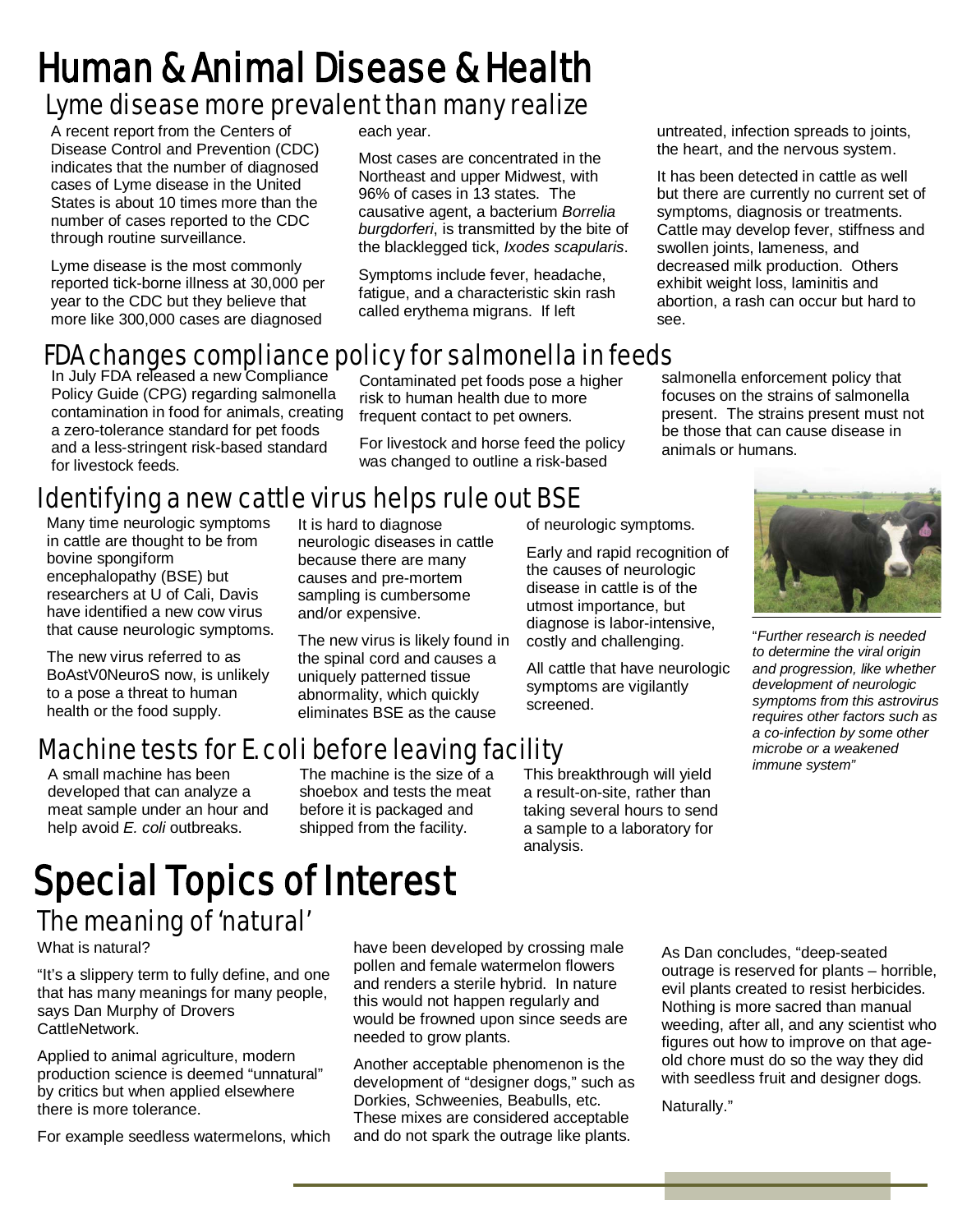hospitalizations and 200 deaths.

Dairy and pork were found to be responsible for fewer outbreaks but still

made the list.

16 year period.

Poultry accounted for 19% of outbreaks, as did fish and beef accounted for 12%.

Pork outbreaks were comparable to leafy vegetables while dairy, due to raw

### Food borne disease outbreaks in the US

A study conducted by the CDC over a 10 year period has found that raw milk and pork contributed to food illnesses across the US, but fell short of the number caused by poultry, fish and beef.

The study looked at more than 13,000 food borne disease outbreaks from 1998- 2008. These outbreaks resulted in 273,120 cases of illness, 9,190

#### No drones allowed

The town of Deer Trail, Colorado has proposed an ordinance that would create drone hunting licenses and offer \$100 bounties for hunters who shoot down unmanned aerial vehicles.

The ordinance is focused at government

#### 27,000 middle-aged and old men over a Skipping breakfast is bad, especially for men

Apparently mom was right, again. Breakfast is the most important meal of the day, especially for men.

Harvard researchers have found that guys who regularly skip breakfast could be more likely to develop heart disease. The study included nearly

### NOAA: July one of the wettest in the U.S.

July 2013 can be described as "warm" and "wet." According to NOAA, the average temperature this past month for the contiguous U.S. was 74.3 degrees F. This is 0.8 degrees above the  $20<sup>th</sup>$ century average and it ranks as the  $30<sup>th</sup>$ warmest July on record.

In addition to the high temperatures, there were also high amounts of precipitation. The national average was recorded at 3.47 inches and this is 0.7 inches above average. This makes the 5<sup>th</sup> wettest July on record.

products, is on the increase.

From 2009-2010, 81% of outbreaks are linked to dairy and this is due to unpasteurized milk.

Some things we should all be able to agree on from this study, meat should be cooked fully before consumption, consume only pasteurized dairy products and clean surfaces after fixing raw meat.

If the ordinance passes, people must purchase a drone hunting license for \$25 and then if they shot one down they must bring identifiable parts in to claim their \$100 bounty.

But other factors such as body mass index may be involved as well.

Reason for the benefit is still not known but some think it might be timing or content of breakfast that is important.

Unfortunately, the increased rain is not everywhere, 46% of the US was/is affected with drought, especially the Plains region. Compared to the drought two years ago, this is considered "moderate."

# Tight beef supply may force Chipotle to change standards

Chipotle is the first fast-casual restaurant to go with all humanelytreated and environmentally-friendly ingredients, but they may be forced to ease some of its beef requirements as beef supplies deplete.

Chipotle has a Food With Integrity program that requires their products meet naturally raised standards. According to Chipotle, this means the beef served is raised without the use of antibiotics or added hormones.

With the current decline in cattle numbers, a 60-year low, it is getting hard for Chipotle to meet the purchasing requirements. Last year all purchased beef met the requirements but this year it is more like 80-85%.

The changes Chipotle did have to make to their standards are not major but now they allow beef from cattle treated with

antibiotics to recover from an illness. The company still does not take cattle given antibiotics to promote weight gain or prevent disease.

According to Chipotle spokesman Chris Arnold the company increases ingredient purchases by 20-25% every year and the beef supply hasn't been able to keep up with the company's growth.

drones being used across the county as a law enforcement tool and many feel they are an invasion of privacy.

Although drones have not been spotted in Deer Trail, residences are not taking any chances.

The author concluded "in this large, prospective study of middle-aged and older US male health professionals that breakfast eating was associated with a lowered risk of (coronary heart disease)."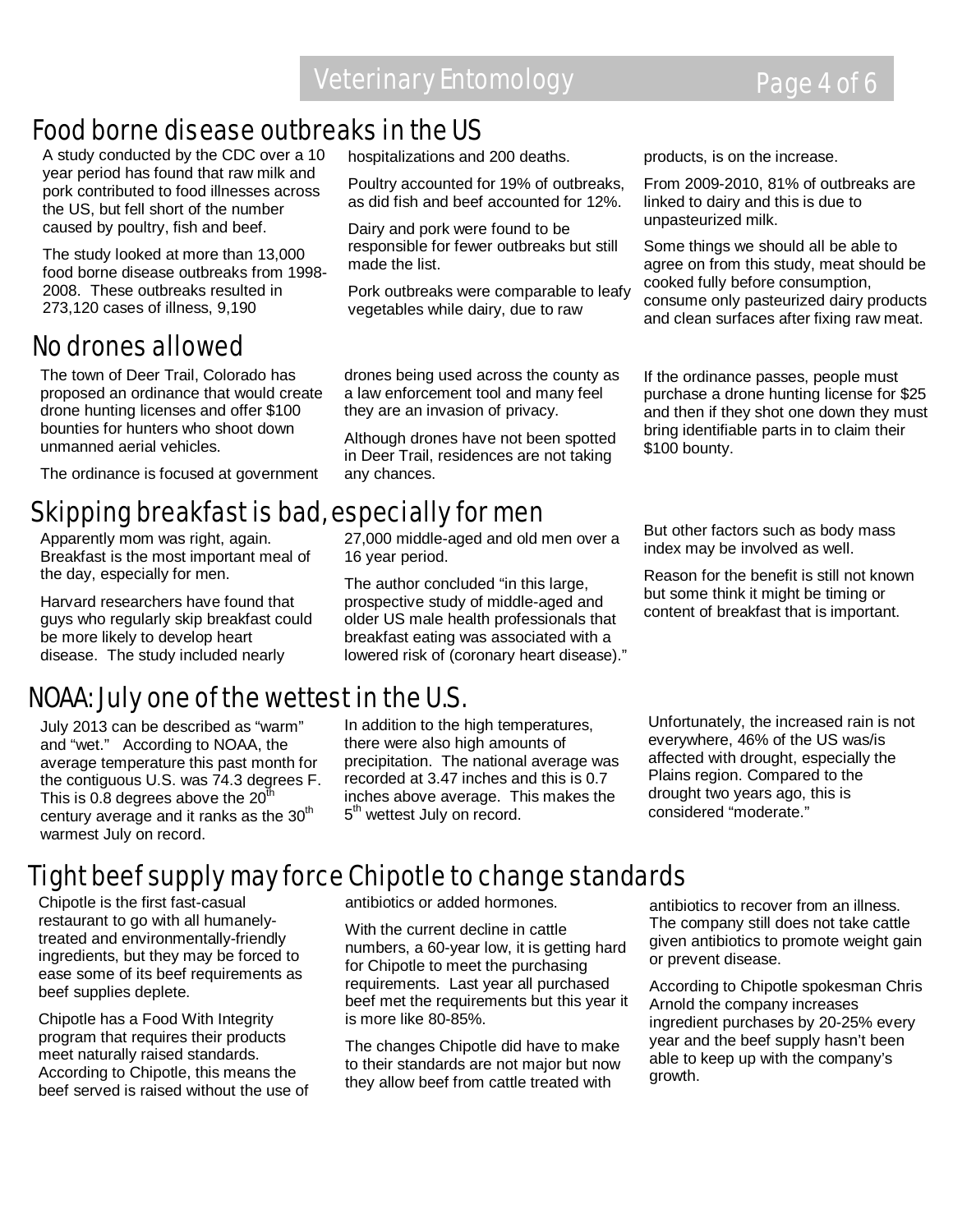# Journal Reviews<br>Spatio-temporal variation of biting flies, *Stomoxys* spp. (Diptera: Muscidae), along a man-made disturbance gradient, from primary forest to the city of Makokou (North-East, Gabon). 2013. Mavoungou et al. Med Vet Entomol. 27: 339-345.

This study was conducted in Africa to determine the spatio-temporal location of several *Stomoxys* spp., stable flies.

Only one species, *S. calcitrans*, is found in Africa and US. The data collected

showed that this species has an affinity for man-made environments.

In Africa, secondary forest locations were the most abundant for *Stomoxys*, followed by man-made environments.

**The Impact.** Data showing *S. calcitrans* prefers man-made environments in Africa is typical of where these flies cause the biggest issues in the US.

#### Discovery of MicroRNAs of the stable fly (Diptera: Muscidae) by high-throughput sequencing. 2013. Tuckow et al. J Med Entomol. 50: 925-930.

The stable fly is a serious ectoparasite and scientists at USDA have been conducting discovery research into the genetics of these flies.

This paper discusses the current project

to analysis MicroRNAs in search of genetic markers that will assist with controlling stable flies.

**The Impact.** Stable flies are hard to control due to chemical resistance

and environmental considerations. Researching the genetic markers provides insight into other ways to control for stable flies since traditional methods are no longer effective.

#### Gonotrophic development and survival in field populations of *Musca domestica* (Diptera: Muscidae) at dairies in California, Minnesota, and Georgia, and the relationship of fly age to relative abundance of (Z)-9-Tricosene (Muscalure). 2013. Butler et al. J Med Entomol. 50: 748-757.

Female *Musca domestica*, house flies, were collected for a year from several dairies in three different states.

The researchers examined and dissected the house flies to check for muscalure levels, pterin levels, fly age, gonotrophic development and parity, and sperm load.

Older flies were found to have more muscalure. It was also found that females mated in early-intermediate stages of egg development.

These results show a comparison to laboratory raised house flies and natural flies. The natural flies need more time

to develop eggs and this is due to suboptimal diets compared to laboratory reared flies.

**The Impact.** Without the necessary limiting resources available, house fly development will be delayed or nonexistent.

#### Expression of lysozyme in the life history of the house fly (*Musca domestica* L.). 2013. Nayduch and Joyner. J Med Entomol. 50: 847-852.

Researchers have identified lysozyme enzymes in the larval midgut of house flies. This study aimed to determine the temporal expression of lysozyme in the life history of house flies on both the mRNA and protein level.

The study found that lysozyme enzymes are present in the larval and adult stages only and this is assumed to assist in digestive and defensive functions.

**The Impact.** The presence of lysozyme active enzymes in larva and adult flies are key players in the ability of house flies to thrive in microbe-rich environments.

#### Evaluation of fipronil oral dosing to cattle for control of adult and larval sand flies under controlled conditions. 2013. Poche et al. J med Entomol. 50: 833-837.

Sand flies are notorious vectors of many pathogens that lead to diseases, one of which is Visceral Leishmaniasis (VL). In the Old World, cattle are exposed to more diseases and new control options are always helpful.

The researchers studied the efficacy of a single oral fipronil dose to cattle against adult and larval sand flies in India.

The results were positive, with up to 100% mortality in both adult and larval sand flies over a 21 day period after a single dose of fipronil.

**The Impact.** The ability to get fly control for a 21 day period with fipronil provides options to limiting the spread of VL by sand flies and other biting flies. VL is a disease that does affect animals in the US and more specifically Texas.